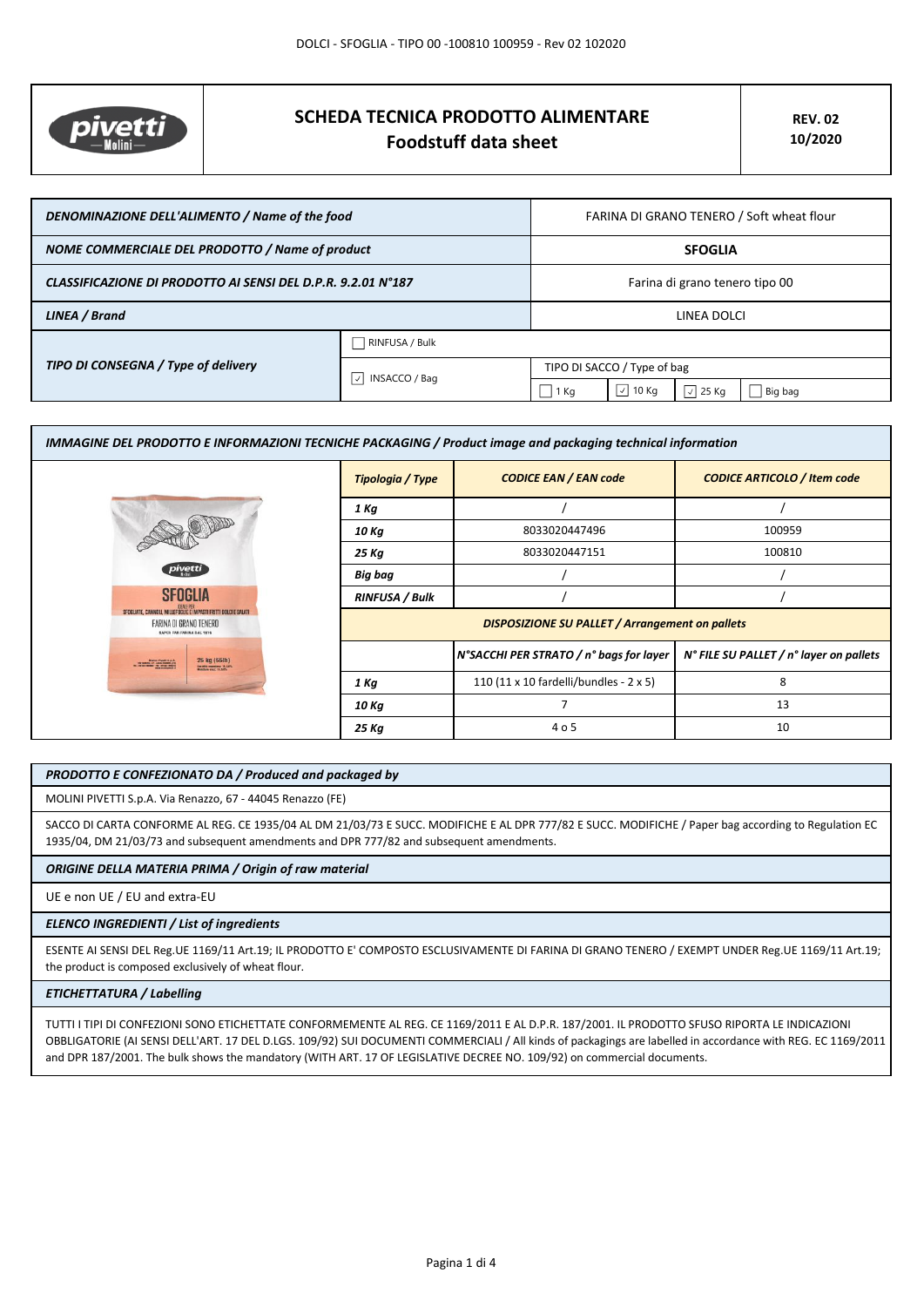| <b>UNITA' DI</b><br><b>VALORE MIN /</b><br><b>VALORE MAX/</b><br><b>MISURA</b> /<br><b>PARAMETRI / Parameters</b><br><b>Minimum value</b><br>Unit of<br><b>Maximum value</b><br>measure<br>UMIDITA' (Reg. CEE n° 1470/68) / Humidity<br>15,5<br>%<br>PROTEINE (Metodo Kjeldhal N x 5,70) Protein (Kjeldhal method N x 5,70)<br>13<br>% $s/s$<br>MINERALI / Minerals<br>% $s/s$<br>0,55<br>INDICE DI CADUTA HAGBERG / Falling Number (Perten method)<br>320<br>Sec<br>ALVEOGRAMMA (METODO CHOPIN) / Alveograph (Chopin Method)<br>W (103 erg)<br>300<br>320<br>Joule<br>P/L<br>0,7<br>FARINOGRAMMA (METODO BRABENDER) / Farinograph (Brabender Method)<br>ASSORBIMENTO ACQUA / Absorption water<br>%<br>54,5<br>TEMPO DI ASSORBIMENTO / Water absorption time<br>$\overline{2}$<br>Min<br>STABILITA' / Stability<br>10<br>Min<br>PROPRIETA' ORGANOLETTICHE / Organoleptic properties<br>COLORE / Colour<br>BIANCO TIPICO / Typical white<br>ODORE / Aroma & Flavor<br>GRADEVOLE E NATURALE / Pleasant and natural<br>ASPETTO / Appearance<br>POLVERE SOFFICE / Fluffy powder<br>BEN OMOGENIZZATA E PRIVA DI GRUMI /<br>PERCEZIONE AL TATTO / Perception to the touch<br>Well homogenized, lump-free<br><b>CONTAMINANTI / Contaminants</b><br><b>UNITA' DI</b><br><b>VALORE MASSIMO CONSENTITO PER LEGGE /</b><br><b>MISURA</b> /<br><b>PARAMETRI / Parameters</b><br><b>Maximum value allowed by law</b><br>Unit of<br>measure<br>CHIMICO - FISICI / Chemical - physical<br>RESIDUI PESTICIDI (ORGANOFOSFORATI, CLORURATI, PIRETROIDI) / Residual pesticides<br>ENTRO I LIMITI DI LEGGE / legal limits<br>$\mu$ g / Kg<br>(organophosphates, chlorinated, Pyrethroids)<br>AFLATOSSINE B1 / Aflatoxin B1<br>< 2,0<br>$\mu$ g / Kg<br>AFLATOSSINE (B1, B2, G1, G2) / Aflatoxin B1-B2-G1-G2<br>< 4,0<br>µg / Kg<br>OCRATOSSINA A / Ochratoxin A<br>< 3,0<br>$\mu$ g / Kg<br>ZEARALENONE / Zearalenone<br>$< 75$<br>$\mu$ g / Kg<br>DEOSSIVALENOLO (DON) / Vomitoxin (DON)<br>< 750<br>$\mu$ g / Kg<br>PIOMBO<br>< 0,20<br>mg / Kg<br>CADMIO<br>< 0,10<br>mg / Kg<br>MICROBIOLOGICI / Microbiological<br>CONTA BATTERICA TOTALE (CBT) / Total Plate Count<br>< 100000<br>U.F.C. $/g$<br><b>COLIFORMI TOTALI / Total coliforms</b><br>< 500<br>U.F.C. $/g$<br>LIEVITI / Yeasts<br>< 1500<br>U.F.C. $/g$<br>MUFFE/Molds<br>U.F.C. $/g$<br>< 1500<br>ESCHERICHIA COLI / Escherichia coli<br>U.F.C. / g<br>< 10<br>SALMONELLA / Salmonella<br>ASSENTE / Absent<br>U.F.C. $/g$<br>FRAMMENTI DI INSETTO (METODO AOAC) / Filth Test<br>FRAMMENTI DI INSETTO / Fragments of insect<br>< 50<br>$n^{\circ}$ / 50 g<br>PELI DI RODITORE / Rodent hairs<br>ASSENTE / Absent<br>$n^{\circ}$ / 50 g | CARATTERISTICHE CHIMICO - FISICHE E REOLOGICHE / Chemical - physical and rheological characteristics |  |  |  |  |
|----------------------------------------------------------------------------------------------------------------------------------------------------------------------------------------------------------------------------------------------------------------------------------------------------------------------------------------------------------------------------------------------------------------------------------------------------------------------------------------------------------------------------------------------------------------------------------------------------------------------------------------------------------------------------------------------------------------------------------------------------------------------------------------------------------------------------------------------------------------------------------------------------------------------------------------------------------------------------------------------------------------------------------------------------------------------------------------------------------------------------------------------------------------------------------------------------------------------------------------------------------------------------------------------------------------------------------------------------------------------------------------------------------------------------------------------------------------------------------------------------------------------------------------------------------------------------------------------------------------------------------------------------------------------------------------------------------------------------------------------------------------------------------------------------------------------------------------------------------------------------------------------------------------------------------------------------------------------------------------------------------------------------------------------------------------------------------------------------------------------------------------------------------------------------------------------------------------------------------------------------------------------------------------------------------------------------------------------------------------------------------------------------------------------------------------------------------------------------------------------------------------------------------------------------------------------------------------------------------------------------------------------------------------------------------|------------------------------------------------------------------------------------------------------|--|--|--|--|
|                                                                                                                                                                                                                                                                                                                                                                                                                                                                                                                                                                                                                                                                                                                                                                                                                                                                                                                                                                                                                                                                                                                                                                                                                                                                                                                                                                                                                                                                                                                                                                                                                                                                                                                                                                                                                                                                                                                                                                                                                                                                                                                                                                                                                                                                                                                                                                                                                                                                                                                                                                                                                                                                                  |                                                                                                      |  |  |  |  |
|                                                                                                                                                                                                                                                                                                                                                                                                                                                                                                                                                                                                                                                                                                                                                                                                                                                                                                                                                                                                                                                                                                                                                                                                                                                                                                                                                                                                                                                                                                                                                                                                                                                                                                                                                                                                                                                                                                                                                                                                                                                                                                                                                                                                                                                                                                                                                                                                                                                                                                                                                                                                                                                                                  |                                                                                                      |  |  |  |  |
|                                                                                                                                                                                                                                                                                                                                                                                                                                                                                                                                                                                                                                                                                                                                                                                                                                                                                                                                                                                                                                                                                                                                                                                                                                                                                                                                                                                                                                                                                                                                                                                                                                                                                                                                                                                                                                                                                                                                                                                                                                                                                                                                                                                                                                                                                                                                                                                                                                                                                                                                                                                                                                                                                  |                                                                                                      |  |  |  |  |
|                                                                                                                                                                                                                                                                                                                                                                                                                                                                                                                                                                                                                                                                                                                                                                                                                                                                                                                                                                                                                                                                                                                                                                                                                                                                                                                                                                                                                                                                                                                                                                                                                                                                                                                                                                                                                                                                                                                                                                                                                                                                                                                                                                                                                                                                                                                                                                                                                                                                                                                                                                                                                                                                                  |                                                                                                      |  |  |  |  |
|                                                                                                                                                                                                                                                                                                                                                                                                                                                                                                                                                                                                                                                                                                                                                                                                                                                                                                                                                                                                                                                                                                                                                                                                                                                                                                                                                                                                                                                                                                                                                                                                                                                                                                                                                                                                                                                                                                                                                                                                                                                                                                                                                                                                                                                                                                                                                                                                                                                                                                                                                                                                                                                                                  |                                                                                                      |  |  |  |  |
|                                                                                                                                                                                                                                                                                                                                                                                                                                                                                                                                                                                                                                                                                                                                                                                                                                                                                                                                                                                                                                                                                                                                                                                                                                                                                                                                                                                                                                                                                                                                                                                                                                                                                                                                                                                                                                                                                                                                                                                                                                                                                                                                                                                                                                                                                                                                                                                                                                                                                                                                                                                                                                                                                  |                                                                                                      |  |  |  |  |
|                                                                                                                                                                                                                                                                                                                                                                                                                                                                                                                                                                                                                                                                                                                                                                                                                                                                                                                                                                                                                                                                                                                                                                                                                                                                                                                                                                                                                                                                                                                                                                                                                                                                                                                                                                                                                                                                                                                                                                                                                                                                                                                                                                                                                                                                                                                                                                                                                                                                                                                                                                                                                                                                                  |                                                                                                      |  |  |  |  |
|                                                                                                                                                                                                                                                                                                                                                                                                                                                                                                                                                                                                                                                                                                                                                                                                                                                                                                                                                                                                                                                                                                                                                                                                                                                                                                                                                                                                                                                                                                                                                                                                                                                                                                                                                                                                                                                                                                                                                                                                                                                                                                                                                                                                                                                                                                                                                                                                                                                                                                                                                                                                                                                                                  |                                                                                                      |  |  |  |  |
|                                                                                                                                                                                                                                                                                                                                                                                                                                                                                                                                                                                                                                                                                                                                                                                                                                                                                                                                                                                                                                                                                                                                                                                                                                                                                                                                                                                                                                                                                                                                                                                                                                                                                                                                                                                                                                                                                                                                                                                                                                                                                                                                                                                                                                                                                                                                                                                                                                                                                                                                                                                                                                                                                  |                                                                                                      |  |  |  |  |
|                                                                                                                                                                                                                                                                                                                                                                                                                                                                                                                                                                                                                                                                                                                                                                                                                                                                                                                                                                                                                                                                                                                                                                                                                                                                                                                                                                                                                                                                                                                                                                                                                                                                                                                                                                                                                                                                                                                                                                                                                                                                                                                                                                                                                                                                                                                                                                                                                                                                                                                                                                                                                                                                                  |                                                                                                      |  |  |  |  |
|                                                                                                                                                                                                                                                                                                                                                                                                                                                                                                                                                                                                                                                                                                                                                                                                                                                                                                                                                                                                                                                                                                                                                                                                                                                                                                                                                                                                                                                                                                                                                                                                                                                                                                                                                                                                                                                                                                                                                                                                                                                                                                                                                                                                                                                                                                                                                                                                                                                                                                                                                                                                                                                                                  |                                                                                                      |  |  |  |  |
|                                                                                                                                                                                                                                                                                                                                                                                                                                                                                                                                                                                                                                                                                                                                                                                                                                                                                                                                                                                                                                                                                                                                                                                                                                                                                                                                                                                                                                                                                                                                                                                                                                                                                                                                                                                                                                                                                                                                                                                                                                                                                                                                                                                                                                                                                                                                                                                                                                                                                                                                                                                                                                                                                  |                                                                                                      |  |  |  |  |
|                                                                                                                                                                                                                                                                                                                                                                                                                                                                                                                                                                                                                                                                                                                                                                                                                                                                                                                                                                                                                                                                                                                                                                                                                                                                                                                                                                                                                                                                                                                                                                                                                                                                                                                                                                                                                                                                                                                                                                                                                                                                                                                                                                                                                                                                                                                                                                                                                                                                                                                                                                                                                                                                                  |                                                                                                      |  |  |  |  |
|                                                                                                                                                                                                                                                                                                                                                                                                                                                                                                                                                                                                                                                                                                                                                                                                                                                                                                                                                                                                                                                                                                                                                                                                                                                                                                                                                                                                                                                                                                                                                                                                                                                                                                                                                                                                                                                                                                                                                                                                                                                                                                                                                                                                                                                                                                                                                                                                                                                                                                                                                                                                                                                                                  |                                                                                                      |  |  |  |  |
|                                                                                                                                                                                                                                                                                                                                                                                                                                                                                                                                                                                                                                                                                                                                                                                                                                                                                                                                                                                                                                                                                                                                                                                                                                                                                                                                                                                                                                                                                                                                                                                                                                                                                                                                                                                                                                                                                                                                                                                                                                                                                                                                                                                                                                                                                                                                                                                                                                                                                                                                                                                                                                                                                  |                                                                                                      |  |  |  |  |
|                                                                                                                                                                                                                                                                                                                                                                                                                                                                                                                                                                                                                                                                                                                                                                                                                                                                                                                                                                                                                                                                                                                                                                                                                                                                                                                                                                                                                                                                                                                                                                                                                                                                                                                                                                                                                                                                                                                                                                                                                                                                                                                                                                                                                                                                                                                                                                                                                                                                                                                                                                                                                                                                                  |                                                                                                      |  |  |  |  |
|                                                                                                                                                                                                                                                                                                                                                                                                                                                                                                                                                                                                                                                                                                                                                                                                                                                                                                                                                                                                                                                                                                                                                                                                                                                                                                                                                                                                                                                                                                                                                                                                                                                                                                                                                                                                                                                                                                                                                                                                                                                                                                                                                                                                                                                                                                                                                                                                                                                                                                                                                                                                                                                                                  |                                                                                                      |  |  |  |  |
|                                                                                                                                                                                                                                                                                                                                                                                                                                                                                                                                                                                                                                                                                                                                                                                                                                                                                                                                                                                                                                                                                                                                                                                                                                                                                                                                                                                                                                                                                                                                                                                                                                                                                                                                                                                                                                                                                                                                                                                                                                                                                                                                                                                                                                                                                                                                                                                                                                                                                                                                                                                                                                                                                  |                                                                                                      |  |  |  |  |
|                                                                                                                                                                                                                                                                                                                                                                                                                                                                                                                                                                                                                                                                                                                                                                                                                                                                                                                                                                                                                                                                                                                                                                                                                                                                                                                                                                                                                                                                                                                                                                                                                                                                                                                                                                                                                                                                                                                                                                                                                                                                                                                                                                                                                                                                                                                                                                                                                                                                                                                                                                                                                                                                                  |                                                                                                      |  |  |  |  |
|                                                                                                                                                                                                                                                                                                                                                                                                                                                                                                                                                                                                                                                                                                                                                                                                                                                                                                                                                                                                                                                                                                                                                                                                                                                                                                                                                                                                                                                                                                                                                                                                                                                                                                                                                                                                                                                                                                                                                                                                                                                                                                                                                                                                                                                                                                                                                                                                                                                                                                                                                                                                                                                                                  |                                                                                                      |  |  |  |  |
|                                                                                                                                                                                                                                                                                                                                                                                                                                                                                                                                                                                                                                                                                                                                                                                                                                                                                                                                                                                                                                                                                                                                                                                                                                                                                                                                                                                                                                                                                                                                                                                                                                                                                                                                                                                                                                                                                                                                                                                                                                                                                                                                                                                                                                                                                                                                                                                                                                                                                                                                                                                                                                                                                  |                                                                                                      |  |  |  |  |
|                                                                                                                                                                                                                                                                                                                                                                                                                                                                                                                                                                                                                                                                                                                                                                                                                                                                                                                                                                                                                                                                                                                                                                                                                                                                                                                                                                                                                                                                                                                                                                                                                                                                                                                                                                                                                                                                                                                                                                                                                                                                                                                                                                                                                                                                                                                                                                                                                                                                                                                                                                                                                                                                                  |                                                                                                      |  |  |  |  |
|                                                                                                                                                                                                                                                                                                                                                                                                                                                                                                                                                                                                                                                                                                                                                                                                                                                                                                                                                                                                                                                                                                                                                                                                                                                                                                                                                                                                                                                                                                                                                                                                                                                                                                                                                                                                                                                                                                                                                                                                                                                                                                                                                                                                                                                                                                                                                                                                                                                                                                                                                                                                                                                                                  |                                                                                                      |  |  |  |  |
|                                                                                                                                                                                                                                                                                                                                                                                                                                                                                                                                                                                                                                                                                                                                                                                                                                                                                                                                                                                                                                                                                                                                                                                                                                                                                                                                                                                                                                                                                                                                                                                                                                                                                                                                                                                                                                                                                                                                                                                                                                                                                                                                                                                                                                                                                                                                                                                                                                                                                                                                                                                                                                                                                  |                                                                                                      |  |  |  |  |
|                                                                                                                                                                                                                                                                                                                                                                                                                                                                                                                                                                                                                                                                                                                                                                                                                                                                                                                                                                                                                                                                                                                                                                                                                                                                                                                                                                                                                                                                                                                                                                                                                                                                                                                                                                                                                                                                                                                                                                                                                                                                                                                                                                                                                                                                                                                                                                                                                                                                                                                                                                                                                                                                                  |                                                                                                      |  |  |  |  |
|                                                                                                                                                                                                                                                                                                                                                                                                                                                                                                                                                                                                                                                                                                                                                                                                                                                                                                                                                                                                                                                                                                                                                                                                                                                                                                                                                                                                                                                                                                                                                                                                                                                                                                                                                                                                                                                                                                                                                                                                                                                                                                                                                                                                                                                                                                                                                                                                                                                                                                                                                                                                                                                                                  |                                                                                                      |  |  |  |  |
|                                                                                                                                                                                                                                                                                                                                                                                                                                                                                                                                                                                                                                                                                                                                                                                                                                                                                                                                                                                                                                                                                                                                                                                                                                                                                                                                                                                                                                                                                                                                                                                                                                                                                                                                                                                                                                                                                                                                                                                                                                                                                                                                                                                                                                                                                                                                                                                                                                                                                                                                                                                                                                                                                  |                                                                                                      |  |  |  |  |
|                                                                                                                                                                                                                                                                                                                                                                                                                                                                                                                                                                                                                                                                                                                                                                                                                                                                                                                                                                                                                                                                                                                                                                                                                                                                                                                                                                                                                                                                                                                                                                                                                                                                                                                                                                                                                                                                                                                                                                                                                                                                                                                                                                                                                                                                                                                                                                                                                                                                                                                                                                                                                                                                                  |                                                                                                      |  |  |  |  |
|                                                                                                                                                                                                                                                                                                                                                                                                                                                                                                                                                                                                                                                                                                                                                                                                                                                                                                                                                                                                                                                                                                                                                                                                                                                                                                                                                                                                                                                                                                                                                                                                                                                                                                                                                                                                                                                                                                                                                                                                                                                                                                                                                                                                                                                                                                                                                                                                                                                                                                                                                                                                                                                                                  |                                                                                                      |  |  |  |  |
|                                                                                                                                                                                                                                                                                                                                                                                                                                                                                                                                                                                                                                                                                                                                                                                                                                                                                                                                                                                                                                                                                                                                                                                                                                                                                                                                                                                                                                                                                                                                                                                                                                                                                                                                                                                                                                                                                                                                                                                                                                                                                                                                                                                                                                                                                                                                                                                                                                                                                                                                                                                                                                                                                  |                                                                                                      |  |  |  |  |
|                                                                                                                                                                                                                                                                                                                                                                                                                                                                                                                                                                                                                                                                                                                                                                                                                                                                                                                                                                                                                                                                                                                                                                                                                                                                                                                                                                                                                                                                                                                                                                                                                                                                                                                                                                                                                                                                                                                                                                                                                                                                                                                                                                                                                                                                                                                                                                                                                                                                                                                                                                                                                                                                                  |                                                                                                      |  |  |  |  |
|                                                                                                                                                                                                                                                                                                                                                                                                                                                                                                                                                                                                                                                                                                                                                                                                                                                                                                                                                                                                                                                                                                                                                                                                                                                                                                                                                                                                                                                                                                                                                                                                                                                                                                                                                                                                                                                                                                                                                                                                                                                                                                                                                                                                                                                                                                                                                                                                                                                                                                                                                                                                                                                                                  |                                                                                                      |  |  |  |  |
|                                                                                                                                                                                                                                                                                                                                                                                                                                                                                                                                                                                                                                                                                                                                                                                                                                                                                                                                                                                                                                                                                                                                                                                                                                                                                                                                                                                                                                                                                                                                                                                                                                                                                                                                                                                                                                                                                                                                                                                                                                                                                                                                                                                                                                                                                                                                                                                                                                                                                                                                                                                                                                                                                  |                                                                                                      |  |  |  |  |
|                                                                                                                                                                                                                                                                                                                                                                                                                                                                                                                                                                                                                                                                                                                                                                                                                                                                                                                                                                                                                                                                                                                                                                                                                                                                                                                                                                                                                                                                                                                                                                                                                                                                                                                                                                                                                                                                                                                                                                                                                                                                                                                                                                                                                                                                                                                                                                                                                                                                                                                                                                                                                                                                                  |                                                                                                      |  |  |  |  |
|                                                                                                                                                                                                                                                                                                                                                                                                                                                                                                                                                                                                                                                                                                                                                                                                                                                                                                                                                                                                                                                                                                                                                                                                                                                                                                                                                                                                                                                                                                                                                                                                                                                                                                                                                                                                                                                                                                                                                                                                                                                                                                                                                                                                                                                                                                                                                                                                                                                                                                                                                                                                                                                                                  |                                                                                                      |  |  |  |  |
|                                                                                                                                                                                                                                                                                                                                                                                                                                                                                                                                                                                                                                                                                                                                                                                                                                                                                                                                                                                                                                                                                                                                                                                                                                                                                                                                                                                                                                                                                                                                                                                                                                                                                                                                                                                                                                                                                                                                                                                                                                                                                                                                                                                                                                                                                                                                                                                                                                                                                                                                                                                                                                                                                  |                                                                                                      |  |  |  |  |
|                                                                                                                                                                                                                                                                                                                                                                                                                                                                                                                                                                                                                                                                                                                                                                                                                                                                                                                                                                                                                                                                                                                                                                                                                                                                                                                                                                                                                                                                                                                                                                                                                                                                                                                                                                                                                                                                                                                                                                                                                                                                                                                                                                                                                                                                                                                                                                                                                                                                                                                                                                                                                                                                                  |                                                                                                      |  |  |  |  |
|                                                                                                                                                                                                                                                                                                                                                                                                                                                                                                                                                                                                                                                                                                                                                                                                                                                                                                                                                                                                                                                                                                                                                                                                                                                                                                                                                                                                                                                                                                                                                                                                                                                                                                                                                                                                                                                                                                                                                                                                                                                                                                                                                                                                                                                                                                                                                                                                                                                                                                                                                                                                                                                                                  |                                                                                                      |  |  |  |  |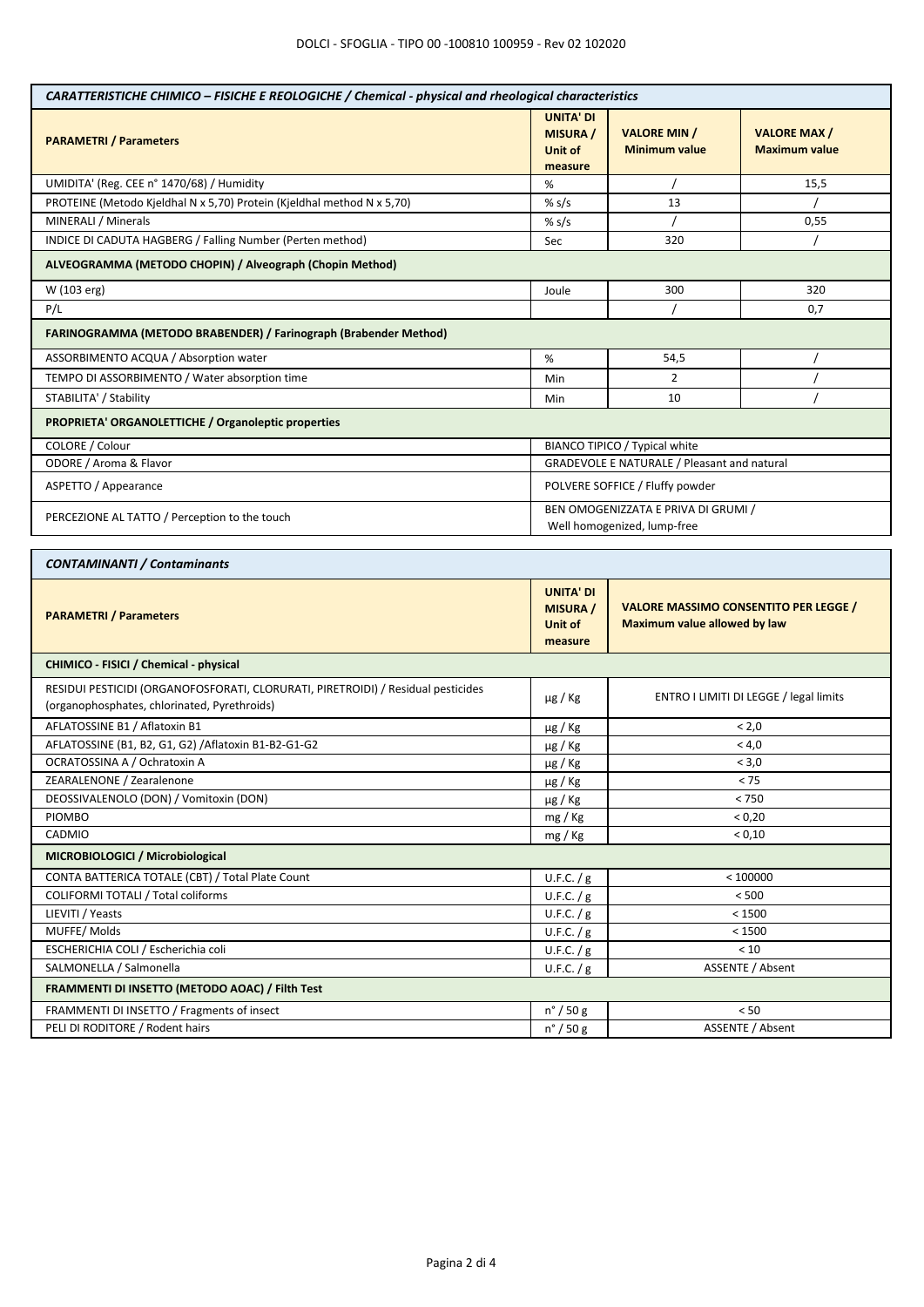| <b>UNITA' DI MISURA /</b><br><b>PARAMETRI / Parameters</b><br><b>VALORE MEDIO / Mean value</b><br><b>Unit of measure</b><br><b>ENERGIA</b> / Energy<br>kJ - Kcal<br>1439<br>339<br>GRASSI / Fat<br>1,0<br>g<br>DI CUI ACIDI GRASSI SATURI / Of which saturates<br>0,1<br>g<br>CARBOIDRATI / Carbohydrates<br>68<br>g<br>DI CUI ZUCCHERI / Of which sugars<br>1,2<br>g<br>FIBRE / Fibre<br>1,6<br>g | VALORI NUTRIZIONALI MEDI PER 100 g DI PRODOTTO / Mean Nutritional value for 100 g product |  |  |  |
|----------------------------------------------------------------------------------------------------------------------------------------------------------------------------------------------------------------------------------------------------------------------------------------------------------------------------------------------------------------------------------------------------|-------------------------------------------------------------------------------------------|--|--|--|
|                                                                                                                                                                                                                                                                                                                                                                                                    |                                                                                           |  |  |  |
|                                                                                                                                                                                                                                                                                                                                                                                                    |                                                                                           |  |  |  |
|                                                                                                                                                                                                                                                                                                                                                                                                    |                                                                                           |  |  |  |
|                                                                                                                                                                                                                                                                                                                                                                                                    |                                                                                           |  |  |  |
|                                                                                                                                                                                                                                                                                                                                                                                                    |                                                                                           |  |  |  |
|                                                                                                                                                                                                                                                                                                                                                                                                    |                                                                                           |  |  |  |
|                                                                                                                                                                                                                                                                                                                                                                                                    |                                                                                           |  |  |  |
| PROTEINE / Protein<br>13<br>g                                                                                                                                                                                                                                                                                                                                                                      |                                                                                           |  |  |  |
| SALE / Salt<br>g                                                                                                                                                                                                                                                                                                                                                                                   |                                                                                           |  |  |  |

| SOSTANZE O PRODOTTI CHE PROVOCANO ALLERGIE O INTOLLERANZE / Substances or products causing allergies or intolerances                                                                                                                                                                                                                                                                                                                                                                                                                                                                                                                                                                                                               |                                                                |                                                                                                                                                               |
|------------------------------------------------------------------------------------------------------------------------------------------------------------------------------------------------------------------------------------------------------------------------------------------------------------------------------------------------------------------------------------------------------------------------------------------------------------------------------------------------------------------------------------------------------------------------------------------------------------------------------------------------------------------------------------------------------------------------------------|----------------------------------------------------------------|---------------------------------------------------------------------------------------------------------------------------------------------------------------|
| SOSTANZE O PRODOTTI CHE PROVOCANO ALLERGIE O INTOLLERANZE - Reg. UE 1169/11 Art.<br>21 e Allegato II / Substances or products causing allergies or intolerances - Reg. UE 1169/11<br>Art. 21 e Annex II                                                                                                                                                                                                                                                                                                                                                                                                                                                                                                                            | <b>PRESENTE NEL</b><br><b>PRODOTTO / Inside the</b><br>product | <b>PRESENZA EVENTUALE E NON</b><br><b>INTENZIONALE (CONTAMINAZIONE</b><br><b>CROCIATA) / Possible and</b><br>unintentional presence (cross-<br>contamination) |
| Cereali contenenti glutine: grano (farro e grano khorasan), segale, orzo, avena o i loro ceppi ibridati e prodotti derivati /<br>Cereal containing gluten, namely: wheat (such as spelt and khorasan wheat), rye, barely, oats or their hybridised strains,<br>and products thereof                                                                                                                                                                                                                                                                                                                                                                                                                                                | SI (grano) / yes (wheat)                                       | NO / no                                                                                                                                                       |
| Crostacei e prodotti a base di crostacei / Crustaceans and products thereof                                                                                                                                                                                                                                                                                                                                                                                                                                                                                                                                                                                                                                                        | NO / no                                                        | NO / no                                                                                                                                                       |
| Uova e prodotti a base di uova / Eggs and products thereof                                                                                                                                                                                                                                                                                                                                                                                                                                                                                                                                                                                                                                                                         | NO/no                                                          | NO/no                                                                                                                                                         |
| Pesce e prodotti a base di pesce / Fish and products thereof                                                                                                                                                                                                                                                                                                                                                                                                                                                                                                                                                                                                                                                                       | NO / no                                                        | NO / no                                                                                                                                                       |
| Arachidi e prodotti a base di arachidi / Peanuts and products thereof                                                                                                                                                                                                                                                                                                                                                                                                                                                                                                                                                                                                                                                              | NO / no                                                        | NO / no                                                                                                                                                       |
| Soia e prodotti a base di soia / Soybeans and products thereof                                                                                                                                                                                                                                                                                                                                                                                                                                                                                                                                                                                                                                                                     | NO / no                                                        | SI (soia) / yes (soy)                                                                                                                                         |
| Latte e prodotti a base di latte (incluso il lattosio) / Milk and products thereof                                                                                                                                                                                                                                                                                                                                                                                                                                                                                                                                                                                                                                                 | NO / no                                                        | NO / no                                                                                                                                                       |
| Frutta a guscio, vale a dire: mandorle (Amygdalus communis L.), nocciole (Corylus avellana), noci (Juglans regia), noci di<br>acagiù (Anacardium occidentale), noci di pecan [Carya illinoinensis (Wangenh.) K. Koch], noci del Brasile (Bertholletia<br>excelsa), pistacchi (Pistacia vera), noci macadamia o noci del Queensland (Macadamia ternifolia), e i loro prodotti / Nuts,<br>namely: almonds (Amygdalus communis L.), hazelnuts (Corylus avellana), walnuts (Juglans regia), cashews (Anacardium<br>occidentale), pecan nuts (Carya illinoinensis (Wangenh.) K. Koch), Brazil nuts (Bertholletia excelsa), pistachio nuts<br>(Pistacia vera), macadamia or Queensland nuts (Macadamia ternifolia), and products thereof | NO / no                                                        | NO / no                                                                                                                                                       |
| Sedano e prodotti a base di sedano / Celery and products thereof                                                                                                                                                                                                                                                                                                                                                                                                                                                                                                                                                                                                                                                                   | NO / no                                                        | NO / no                                                                                                                                                       |
| Senape e prodotti a base di senape / Mustard and products thereof                                                                                                                                                                                                                                                                                                                                                                                                                                                                                                                                                                                                                                                                  | NO/no                                                          | NO/no                                                                                                                                                         |
| Semi di sesamo e prodotti a base di semi di sesamo / Sesame Seeds and products thereof                                                                                                                                                                                                                                                                                                                                                                                                                                                                                                                                                                                                                                             | NO / no                                                        | NO / no                                                                                                                                                       |
| Frutta a guscio: mandorle, nocciole, noci comuni ecc e prodotti derivati / Tree Nuts                                                                                                                                                                                                                                                                                                                                                                                                                                                                                                                                                                                                                                               | NO / no                                                        | NO / no                                                                                                                                                       |
| Anidride solforosa e solfiti in concentrazioni superiori a 10 mg/Kg o 10 mg/litro in termini di SO2 / Sulphur dioxide and<br>sulphites at concentrations of more than 10 mg/Kg or 10 mg/litre in terms of the total SO2                                                                                                                                                                                                                                                                                                                                                                                                                                                                                                            | NO / no                                                        | NO / no                                                                                                                                                       |
| Lupini e prodotti a base di lupini / Lupin and products thereof                                                                                                                                                                                                                                                                                                                                                                                                                                                                                                                                                                                                                                                                    | NO / no                                                        | NO / no                                                                                                                                                       |
| Molluschi e prodotti a base di molluschi / Molluscs and products thereof                                                                                                                                                                                                                                                                                                                                                                                                                                                                                                                                                                                                                                                           | NO/no                                                          | NO/no                                                                                                                                                         |

| <b>DURATA DEL PRODOTTO / Shelf Life</b>                                                                                                             |                                                                                |  |
|-----------------------------------------------------------------------------------------------------------------------------------------------------|--------------------------------------------------------------------------------|--|
| <b>PRODOTTO / Product</b>                                                                                                                           |                                                                                |  |
| IN SACCO DA 10 e 25 Kg / For bag of 10 and 25 Kg                                                                                                    | 270 GIORNI DALLA DATA DI CONFEZIONAMENTO / 270 days from the date of packaging |  |
| IN SACCO DA 1 E 5 Kg / For bag of 1 and 5 Kg                                                                                                        | 365 GIORNI DALLA DATA DI CONFEZIONAMENTO / 365 days from the date of packaging |  |
| <b>RINFUSA / Bulk</b>                                                                                                                               | 180 GIORNI DALLA DATA DI MACINAZIONE / 180 days from the date of milling       |  |
| <b>MODALITA' DI CONSERVAZIONE / Storage conditions</b>                                                                                              |                                                                                |  |
| DA CONSERVARE IN LUOGO FRESCO ED ASCIUTTO (temp. 18-25 C° umidità ≤ 60%) /<br>Store in a cool and dry place (temp $18-25$ C° humidity $\leq 60\%$ ) |                                                                                |  |

Store in a cool and dry place (temp. 18-25 C° humidity ≤ 60%)